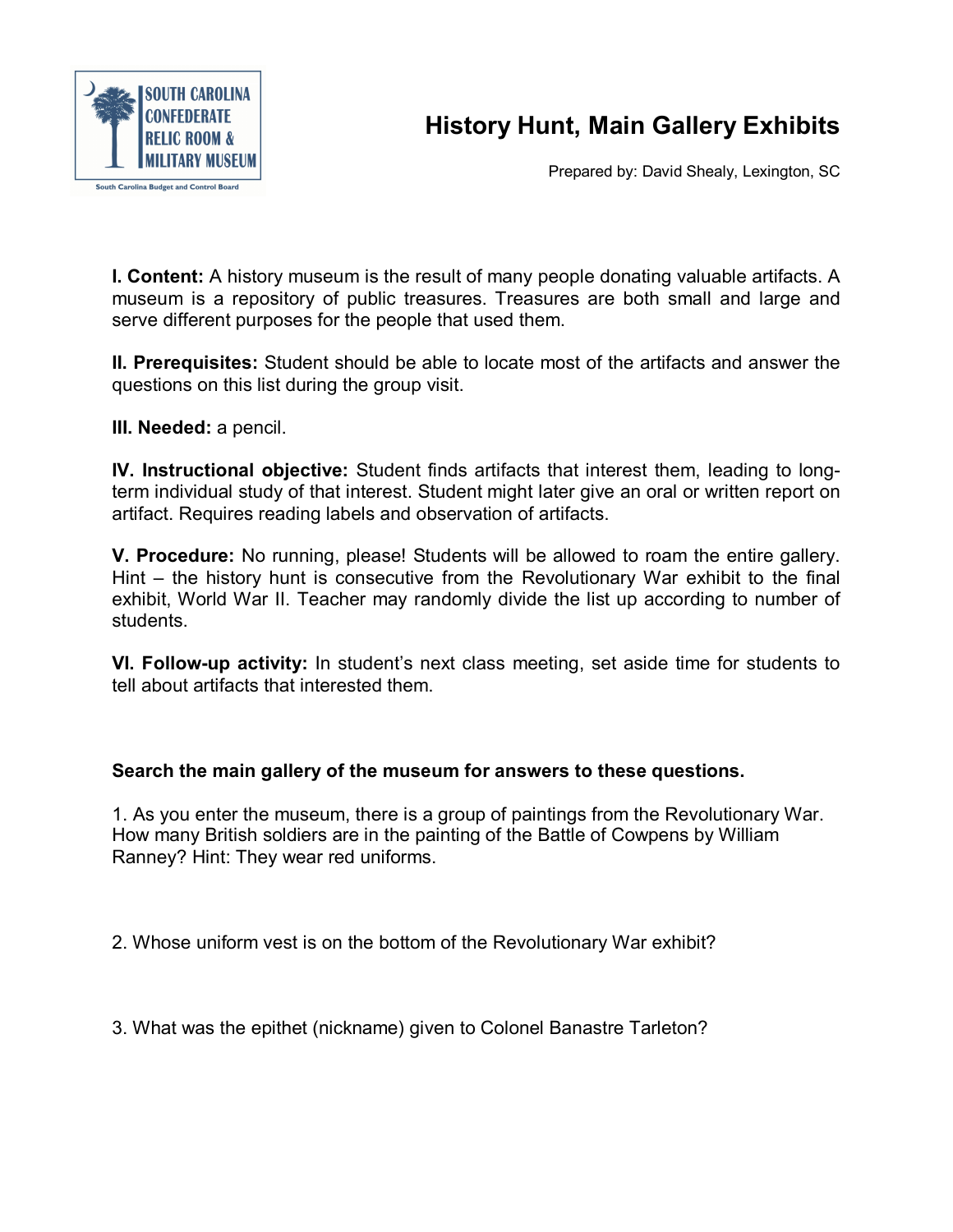4. What is the slogan on the flag for the Abbeville Dragoons?

5. Whose uniform coat is kept in the SC Volunteers, Wars of the New Republic exhibit?

6. In the Nullification Crisis exhibit, where and when does it say that John C. Calhoun was born?

7. What model of musket hangs in the Mexican War exhibit?

8. Who are the six Secession signers pictured?

9. How many paintings in the Firing on Fort Sumter exhibit depict the bombardment?

10. In what exhibit is the Model 1841 "Mississippi" Rifle?

11. In the Three Years of the War exhibit, how many soldiers does it say form a Company?

12. What Latin words are written on the South Carolina First National Confederate Flag?

13. Whose flag has the words "Secessionville June 16, 1862" written on it?

14. What company imported an English Wade and Butcher razor?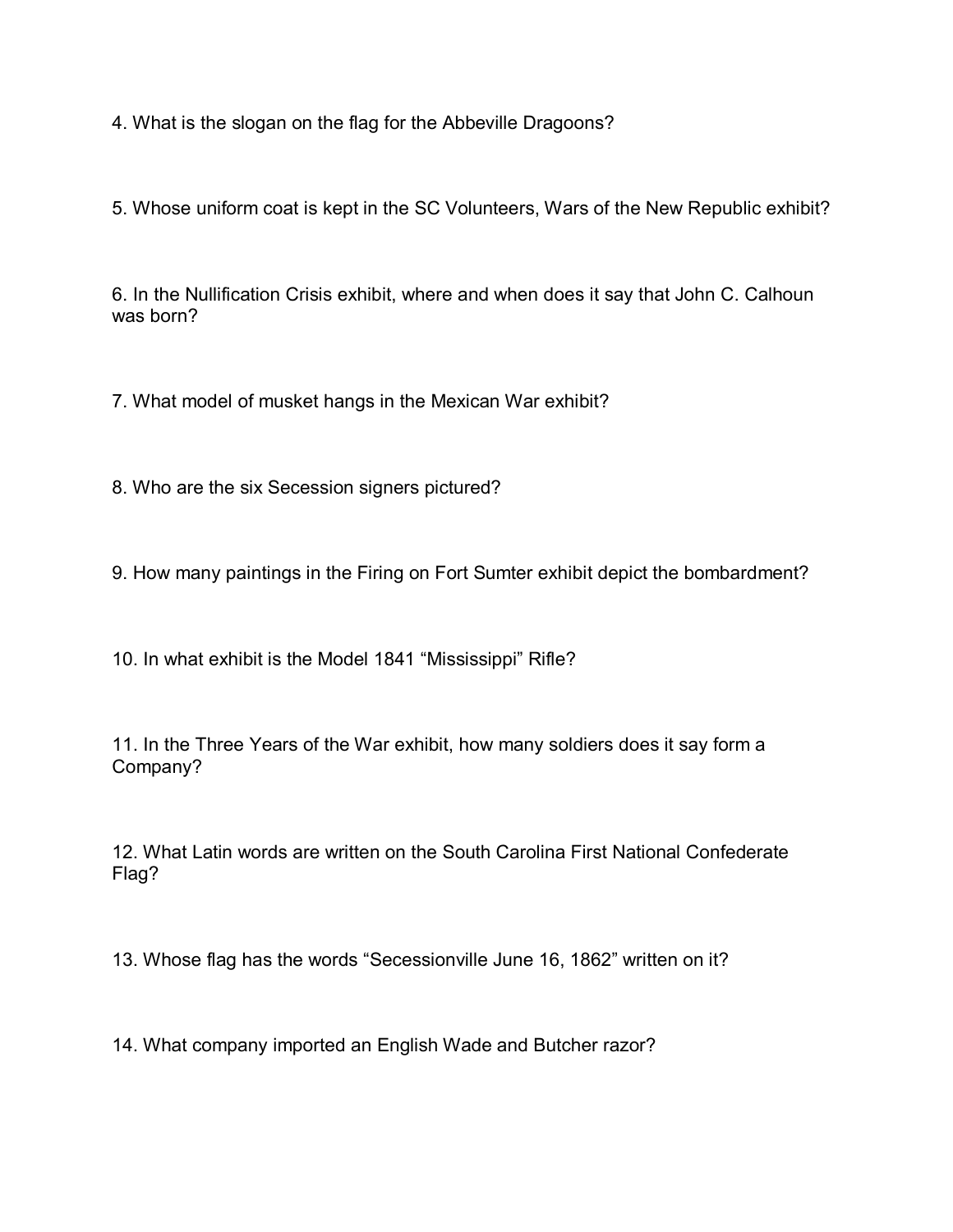15. What was the caliber of the George W. Morse Carbine?

16. When was the Chicora Importing and Exporting Company Share Certificate chartered?

17. How many regiment flags are on the short red wall?

18. Who made the mannequin in front of the map of the Battle of Antietam?

19. Which Union General said the words, "The Devil himself could not restrain my men in that state?"

20. On what day did Columbia burn?

21. Which member of Company H, 12 SCV infantry made a wooden chess set and a box for it?

22. Who wore the prosthetic left leg in the Battlefield Medicine Exhibit?

23. What color was John Archibald Buchanan's shirt in the Reconstruction exhibits?

24. How many eagles are on the uniforms and equipment in the Spanish American War exhibit?

25. What model of rifle is in the Spanish American War exhibit?